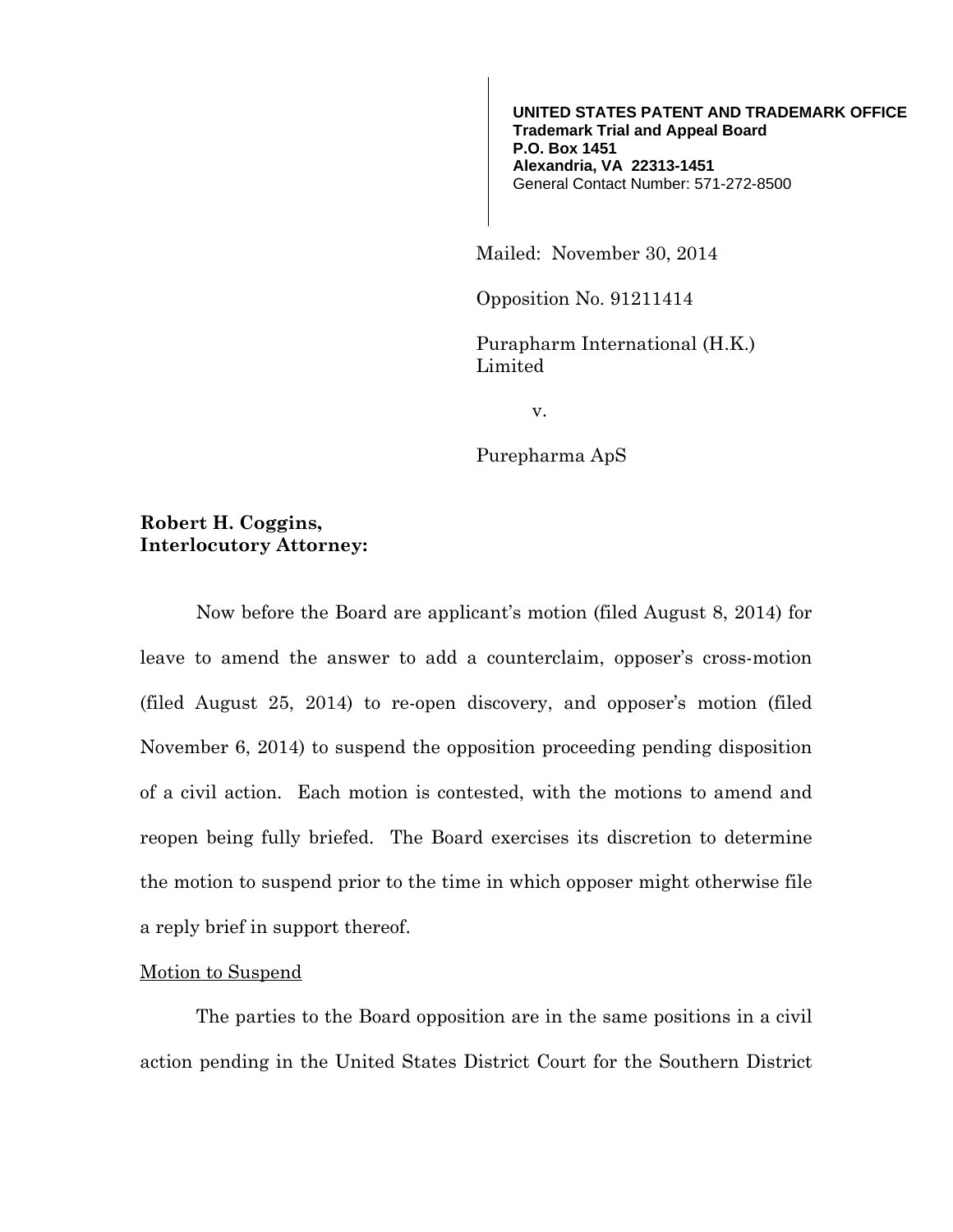of Texas.1 The civil action complaint specifically references the subject application (*see* Civil Complaint para., 18) and the opposition proceeding (*see* Civil Complaint paras. 21-23), and asks that the District Court enjoin applicant from using the mark in the subject application (*see* Civil Complaint, p. 10 (Prayer for Relief, para. 1)).

It is the policy of the Board to suspend proceedings when the parties are involved in a civil action which may be dispositive of or have a bearing on the Board case. *See* TBMP § 510.02(a) (2014). *See also New Orleans Louisiana Saints LLC v. Who Dat? Inc.*, 99 USPQ2d 1550, 1552 (TTAB 2011). In view this policy, opposer's motion to suspend proceedings pending final disposition of the civil action between the parties is **granted**. *See* Trademark Rule 2.117(a). Applicant's arguments against suspension and against the Board's quick determination (i.e., prior to the District Court's ruling of an alleged Rule 11 motion) of the motion to suspend are not persuasive. It appears that the outcome of the civil action may have a direct bearing on the Board proceeding whether opposer relies in the civil action upon its pleaded registration or common law rights - both of which appear to be pleaded in the civil action (*see* Civil Complaint, paras. 9-14). Accordingly, proceedings are suspended pending final disposition of the civil action.

<sup>1</sup> Civil Action No. 4:14-cv-03181, styled *Purapharm International (H.K) Limited v. PurePharma, Inc. and PurePharma ApS.*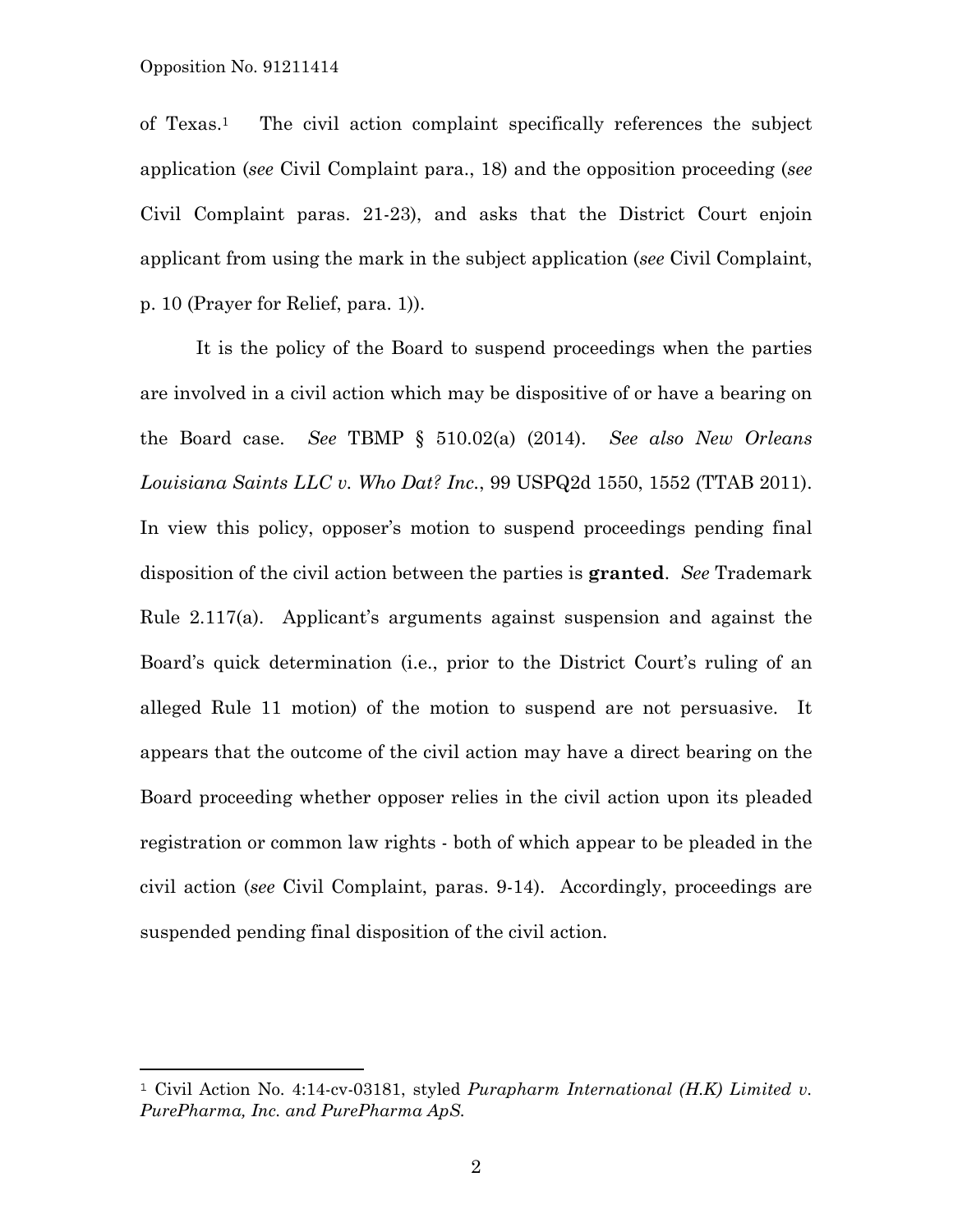Within thirty days after the final determination of the civil action (including the time for all appeals<sup>2</sup>) the parties shall so notify the Board so that this proceeding may be called up for appropriate action. Such notification to the Board should include a copy of any final order or final judgment which issued in the civil action.

During the suspension period, the parties must notify the Board of any address changes for the parties or their attorneys. In addition, the parties are to promptly inform the Board of any other related cases, even if they become aware of such cases during the suspension period.

## Motions to Amend and Reopen

In view of the suspension order herein, the outstanding motions to amend and to reopen are **denied without prejudice** and are therefore moot. If either party believes that its previously outstanding motion, which was pending at the time of this order and denied hereby, has not been resolved or made moot by the civil action, the party may renew the motion in its notification of the final determination of the civil action by citing the motion's title, date of filing, and docket entry number in the Board's electronic proceeding file (i.e., TTABVUE). Any renewed motion must be accompanied by a signed statement that the motion has been

 $2^2$  A proceeding is considered to have been finally determined when a decision on the merits of the case (*i.e*., a dispositive ruling that ends litigation on the merits) has been rendered and no appeal has been filed therefrom or all appeals filed have been decided. *See* TBMP § 510.02(b).